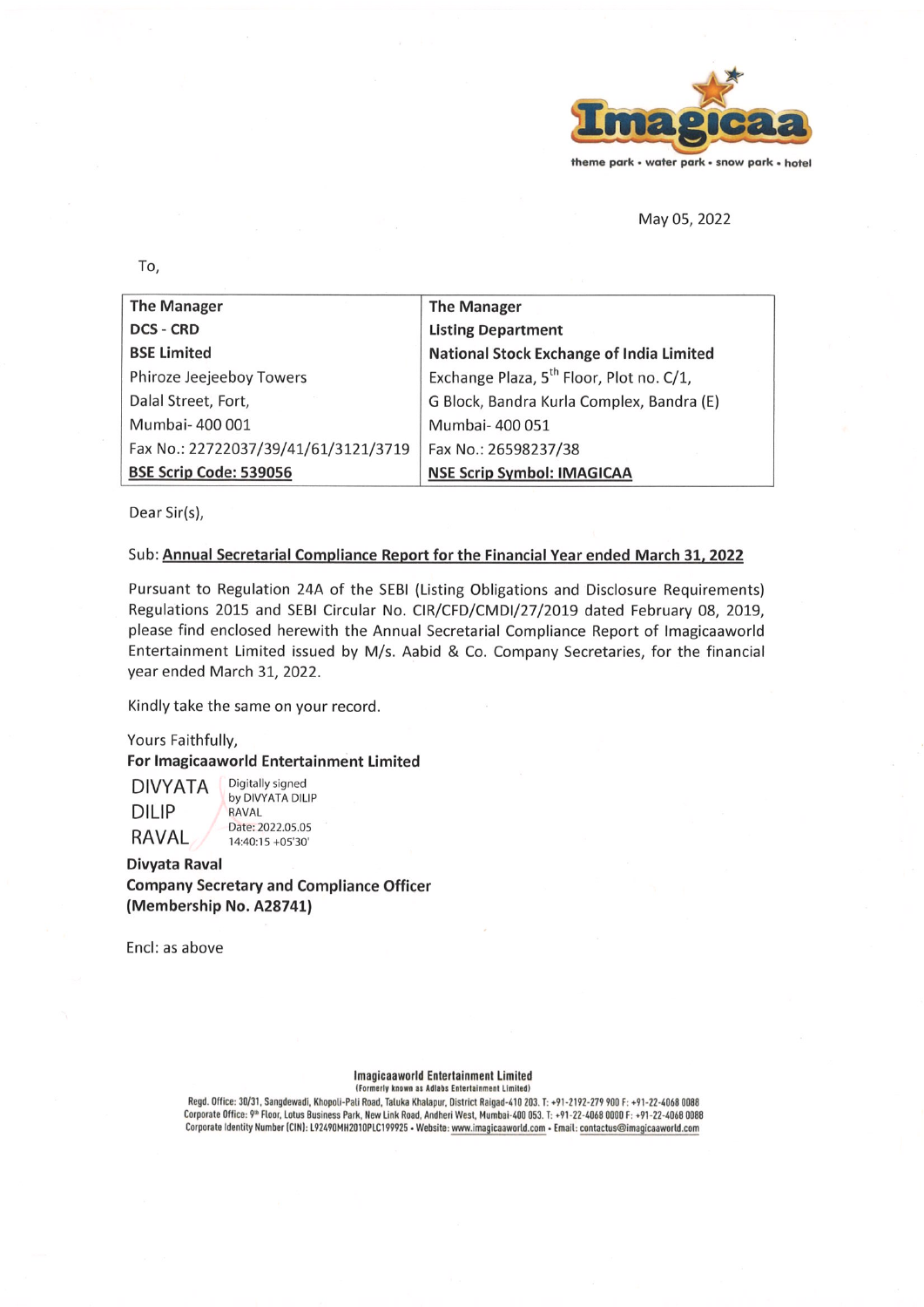

# Secretarial compliance report of Imagicaaworld Entertainment Limited for the year ended 31st March 2022

#### We Aabid & Co. have examined:

- a) All the documents and records made available to us and explanation provided by Imagicaaworld Entertainment Limited ("the listed entity"),
- **b)** The filings/ submissions made by the listed entity to the stock exchanges;
- **c) Websicc of the listed emi1y and**
- d) Any other document/ filing, as may be relevant, which has been relied upon to make this certification.

For the year ended 31<sup>st</sup> March, 2022 in respect of compliance with the provisions of:

- a) The Securities and Exchange Board of India Act, 1992 ("SEBI Act") and the Regulations, circulars, **guidelines issued there under; and**
- b) The Securities Contracts (Regulation) Act. 1956 ("SCRA"), rules made thereunder and the Regulations, circulars, guidelines issued thereunder by the Securities and Exchange Board of India ("SEBI");

The specific Regulations, whose provisions and the circulars/ guidelines issued thereunder, have been examined, include: -

- a) Securities and Exchange Board of India (Listing Obligations and Disclosure Requirements) **Re.gula1ions, 2015;**
- **b) Securities and Exchnnge Uoard of lodia (Issue of Capital and Disclosure Requirements) Regulations,** 2018;
- c) Securities and Exchange Board of India (Substantial Acquisition of Shares and Takeovers) Regulations. 2011;
- d) Securities and Exchange Board of India (Buyback of Securities) Regulations, 2018; (Not  $appliedble during the period under review)$
- c) Securities and Exchange Board of India (Share Based Employee Benefits) Regulations, 2014;
- f) Securities and Exchange Board of India (Issue and Listing of Debt Securities) Regulations, 2008; (Not applicable during the period under review)
- **g)** Securities **and** Bxchangc Board of India (Issue and Listing of Non-Convenible and Redeemable Preference Shares) Regulations, 2013; (Not applicable during the period under review)
- h) Securities and Exchange Board of India (Prohibition of Insider Trading) Regulations, 2015;



12, 4th Floor. Sai Sadan, 68, Janmabhoomi Marg, Fort. Mumbai - 400 001<br>T + +91 22 40025464 / 22828661 M + +91 98921 58830 **Laabid@aacs in I W www aacs in** 

**Mumbai Olf1ce:** 

4, Jamika Apartment, Opp Malcolm Baug. S V Road, Jogeshwan (West), Mumba . 400 1 *T* ;9J22267930921+9198336488301E JOg@aacs n

**Mumbal Suburban Office:**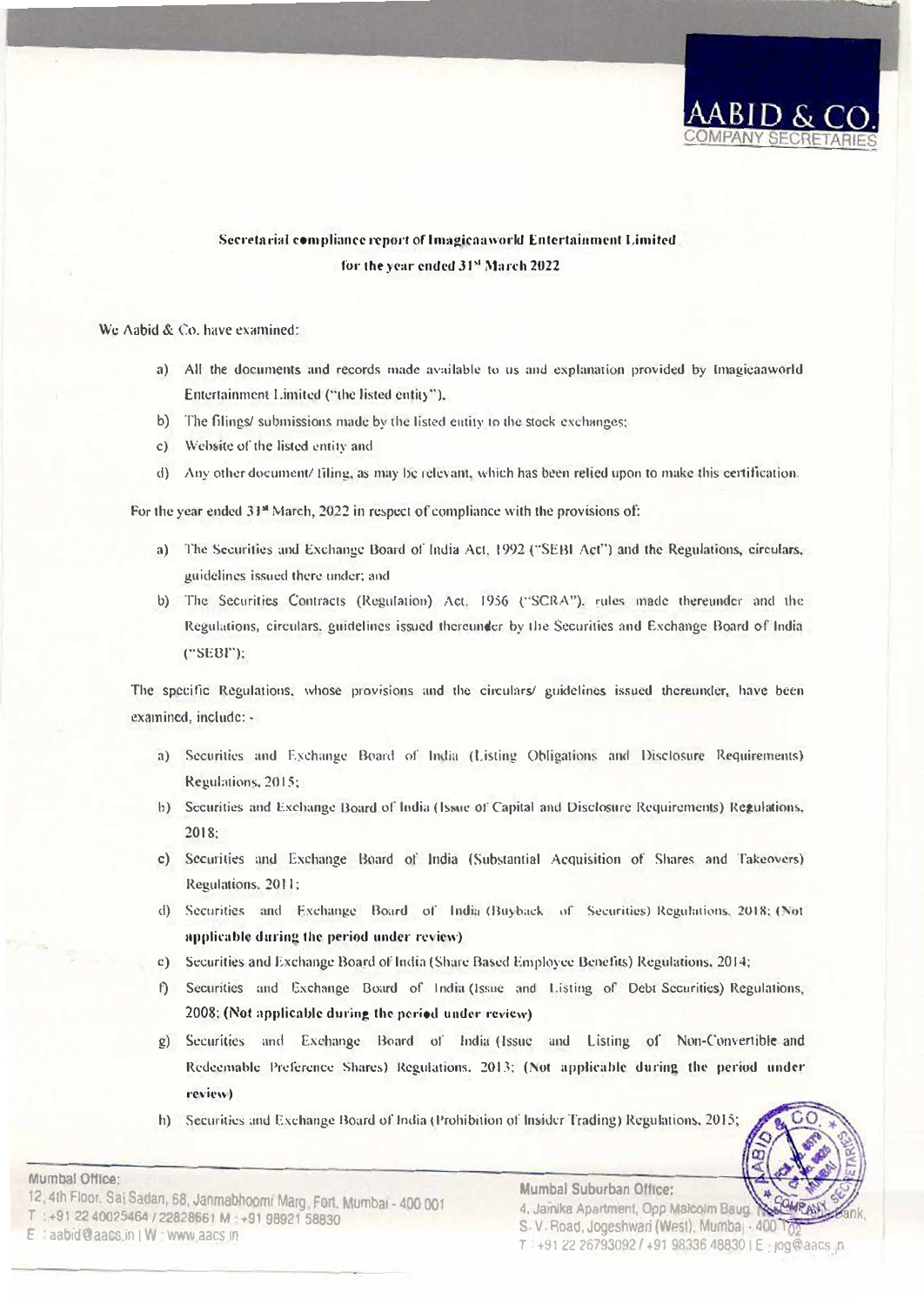and circulars/ guidelines issued there under; and based on the above examination, we hereby report that, during the Review Period:

a) The listed entity has complied with the provisions of the above Regulations and circulars/ guidelines issued there under except in respect of matters specified below: -

| Sr. No | Compliance<br>Requirement<br>(Regulations/Circulars/guidelines<br>including specific clause)                                                                                                                                                                                                                                     | Deviations<br>Observations            | Observations/Remarks<br>of<br>the Practicing<br>Company Secretary                                                                                                                                                                                                            |
|--------|----------------------------------------------------------------------------------------------------------------------------------------------------------------------------------------------------------------------------------------------------------------------------------------------------------------------------------|---------------------------------------|------------------------------------------------------------------------------------------------------------------------------------------------------------------------------------------------------------------------------------------------------------------------------|
| 17     | As per Regulation 29(2) of the SEBI<br>LODR, the intimation for Board<br>Meeting for considering the quarterly,<br>half yearly or annual financial results<br>shall be given at least five days in<br>advance excluding the date of<br>intimation and date of Board Meeting                                                      | Non-Compliance of Reg<br>29 SEBI LODR | The<br>company<br>had<br>given prior intimation<br>of the Board Meeting to<br>be held on 24 <sup>th</sup> June,<br>2021<br>as<br>per<br>the<br>Regulation 29(2) of the<br>SEBI LODR to be held<br>for quarter and year<br>ended March 21. on<br>19 <sup>th</sup> June, 2021. |
| 2.     | As per Regulation 34 of the SEBI<br>LODR, the listed entity shall submit to<br>the stock exchange and publish on its<br>website-<br>a copy of the annual report sent to the<br>shareholders along with the notice of<br>the annual general meeting not later<br>than the day of commencement of<br>dispatch to its shareholders; | Non-Compliance of Reg<br>34 SEBI LODR | The:<br>company<br>has<br>delayed/not submitted<br>its Annual Report as<br>per the Reg 34 of the<br><b>SEBILODR</b>                                                                                                                                                          |

The Company had intimated Stock Exchanges on 19th June 2021, for Board Meeting to be held  $\bullet$ on 24th June, 2021 for considering the financial results for the Quarter and Year ended 31st March, 2021. - Penalty Paid.

- The Company have submitted the Annual Report for the Fy ended 31st March, 2021 to the  $\bullet$ Stock Exchanges. - Penalty Paid.
- b) The listed entity has maintained proper records under the provisions of the above Regulations and circulars/ guidelines issued thereunder so far as it appears from our examination of those records;
- c) No actions taken against the listed entity/ its promoters/ directors/ material subsidiaries either by SEBI or by Stock Exchanges (including under the Standard Operating Procedures issued by SEBI through various circulars) under the aforesaid Acts/Regulations and circulars/guidelines issued;